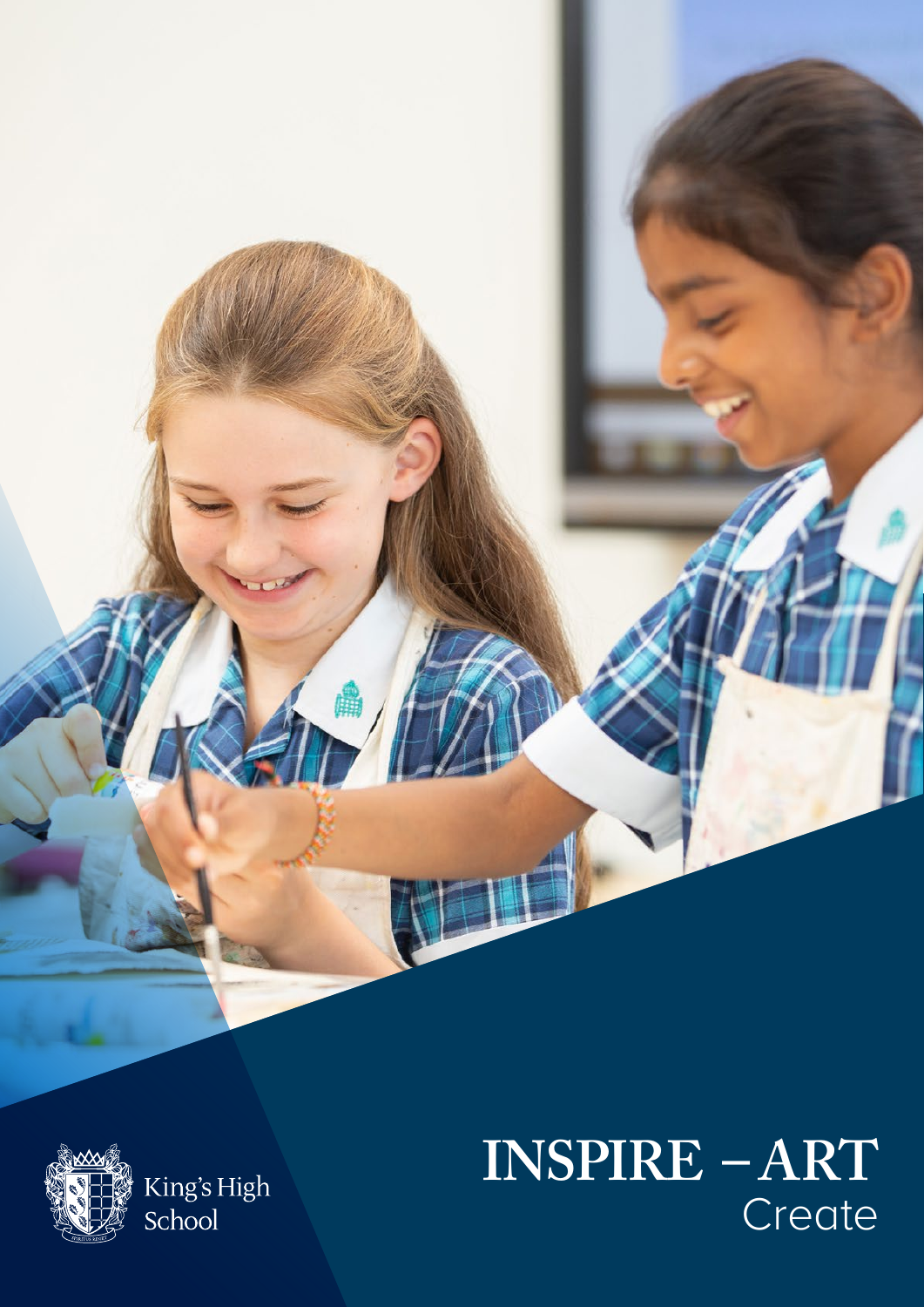#### **Co-curricular Art**

Co-curricular Art is also extremely popular and successful with many activities across all age ranges. We offer to name just a few: Year 7, 8 and 9 ceramics clubs (both at lunch and after school), Year 8 printmaking, Year 9 drop-in, GCSE support and extension and the A level students have an open-door opportunity to work whenever they have study periods, lunchtime and after school.

# **Facilities**

As a Foundation, we are fortunate to have state-of-theart facilities. At King's we have three Art studios flooded with natural daylight which is vital for our subject. We also have a ceramics studio which has four potters' wheels, two kilns and a clay store. Our printmaking studio allows for processes such as screen printing, etching, lino, woodcut and collagraph. Our darkroom offers the opportunity to process film and create cyanotype photography along with photograms and dark room prints. Collectively and across the curriculum, the facilities provide our students with outstanding opportunities to work in any art medium that they choose which is so empowering.

# **Exhibitions**

Every year, the department hosts a joint exhibition with Warwick Preparatory School. This fabulous display encompasses work from the youngest children in our Foundation from Nursery right through to the eldest in the Upper Sixth. We exhibit publicly and open with the support of local dignitaries and VIP's. Recent exhibitions have been held at The Court House, Warwick and also The Old Shire Hall, Warwick.

Online exhibitions are regularly curated and shared via our website page.



# **Our ethos**

Art is intrinsic to the life of King's. Whether our students aspire to have careers in the creative arts industry, or whether they want to develop their personal creative skills and build confidence, the subject offers something for everyone. As a department, we believe that Art is as important as literacy; it is essential for wellbeing, knowing our past and preparing for our future, embracing emotion and allowing for self-expression. Quite simply, Art is an essential component of our daily lives and allows us to be different, it is what makes us human and impossible to replicate – put simply to be creative.

Within our forward-thinking department, we nurture individuality, we encourage independence and celebrate diversity. Art requires bravery; to go against the grain and have confidence and conviction in being unique.

At King's, students are encouraged to think beyond their limits and seek out exciting new concepts. We research, we explore, we refine, and we respond.

Art is crucial for our wellbeing; it allows us to connect with our culture and respond to our surroundings. Art crosses all divides, it benefits our mental health and is completely inclusive.

**At King's, students are encouraged to think beyond their limits and seek out exciting new concepts.** 

# **Fine Art**

Curriculum Art is taught by specialist Art teachers and delivered to every year group. It is a popular and successful subject at GCSE and A-Level We are also supported by a full-time Art technician who supports practical delivery and co-curricular clubs. Standards and exam results are outstanding: but more importantly- students have wonderfully exciting and fulfilling experiencing whilst studying Art and Fine Art.

We have the expertise to support our A-Level students with their Art & Design university applications which range from a diverse selection of courses such as Fine Art, Graphic Design, Architecture, Product Design, Textiles to name a few. Recent leavers have gained places at prominent institutions such as Cambridge (Architecture), Central St Martin's (Fine Art), Falmouth (Fine Art), Edinburgh (Textiles) – all are fiercely competitive courses with small numbers of intake therefore the success rate is even more notable. We provide sustained and thorough support throughout the whole UCAS process from writing personal statements to portfolio preparation and mock interviews.

We run daily Art clinics for our examination students that focus on support, allowing for continuation with practical work and stretch and challenge encompassing alternative media and techniques, as well as holding 1:1 sessions, in order for students to receive specific and tailored support. The success of the department is clear, not only within our state-of-the-art facilities, through our public examination results but also across the school site as displays illustrate our incredibly high standards and diversity of approach.